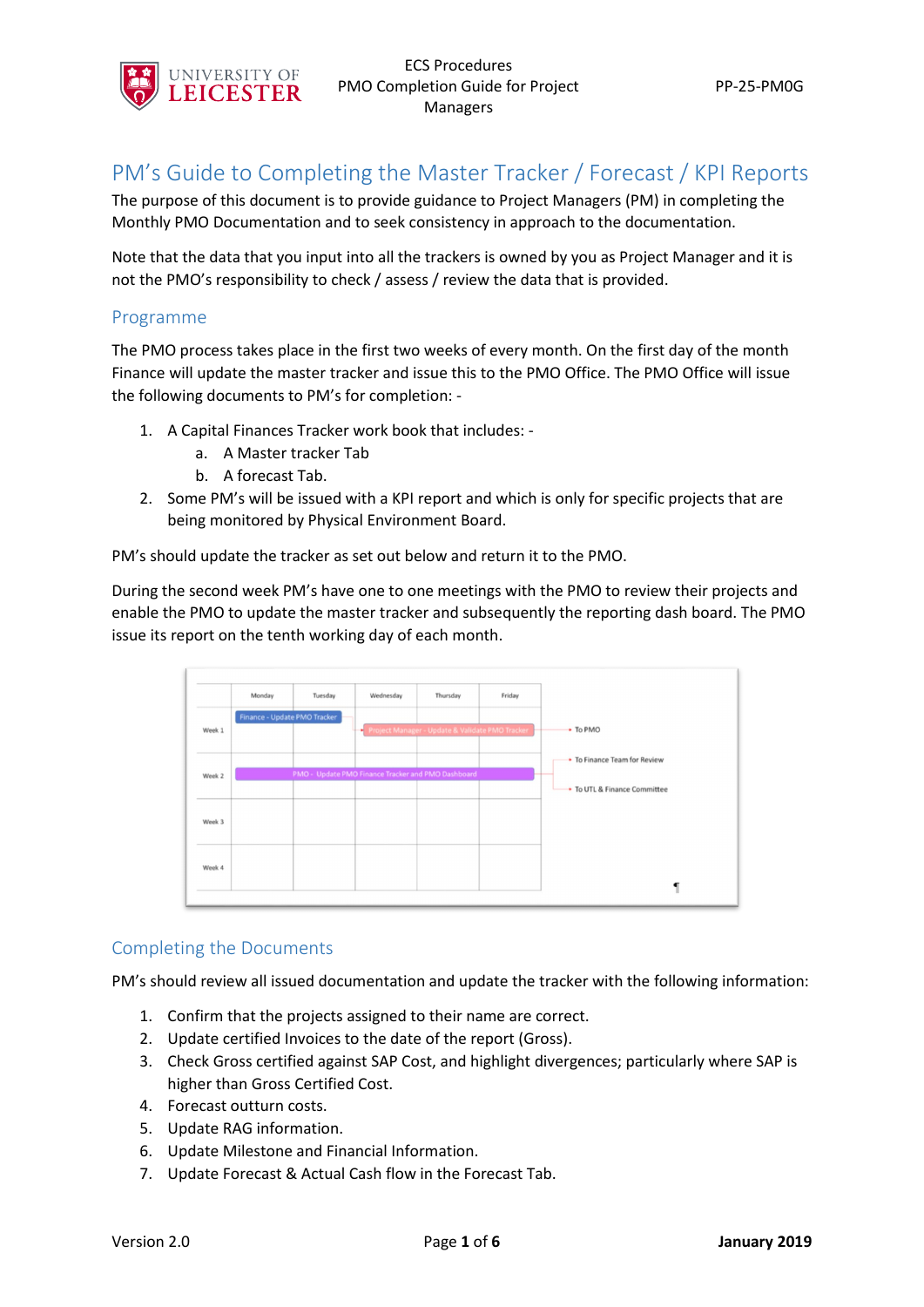

8. Update KPI's for specific projects that are monitored by the PEB.

Core detail on how to complete the trackers is set out below.

When completing documents PM's should highlight changes in one of the following ways:

1. By Highlighting the cell with Yellow

| 学習<br>UNIVERSITY OF LEICESTER<br>Prepared by Arup | DY FIRTING LITE CEN WILL <b>TEILUW</b> | Highlight the cell.<br>University of Leicester Capital Projects Finance Tracker |                             |                         |            |                                |                |                               |                            |                                         |                                    |                                   |    |                                |                                     |                    |
|---------------------------------------------------|----------------------------------------|---------------------------------------------------------------------------------|-----------------------------|-------------------------|------------|--------------------------------|----------------|-------------------------------|----------------------------|-----------------------------------------|------------------------------------|-----------------------------------|----|--------------------------------|-------------------------------------|--------------------|
| <b>Project Code</b>                               | <b>Project Description</b>             | Sponsor                                                                         | <b>Estates Project Lead</b> | <b>Project Category</b> | Timeline   | <b>PM RAG Rating</b><br>Budget | <b>H&amp;S</b> | Total<br>Authorised<br>Budget | <b>SAP Cost to</b><br>Date | MonthlufPeri<br>od Certified<br>(gross) | <b>Balance</b><br><b>Remaining</b> | Forecast Dut Gate Passed<br>Turn. |    | Project<br><b>Status</b>       | Planned /<br>Speculative<br>Project | Project<br>Started |
|                                                   | Source <sup>1</sup>                    | PM.                                                                             | Estates Ovener              | Estates Divner          | PM.        | <b>PM</b>                      | <b>PM</b>      | Finance                       | Finance                    | PM/QS                                   | Emance                             | PM/GS                             | PM | PM                             | Estates Owner                       | Estates<br>Owner   |
| EM160002                                          | BCP - Adrian HV improvement            | Rebecca Draper                                                                  | Neil Loxton                 | I TM                    | <b>Red</b> | <b>Red</b>                     | Green          | £1631959                      | £410,774                   | 225,000,000                             | $-£23,778.815$                     | E2.148.094 Gate 1                 |    | 4 : Technical<br><b>Design</b> | Planned                             | Yes                |
|                                                   |                                        |                                                                                 |                             |                         |            |                                |                |                               |                            |                                         |                                    |                                   |    |                                |                                     |                    |

2. Highlight the Project Number

*High Number with Yellow*

| light the Project<br>ber with <mark>Yellow</mark> | $\ddot{\ddot{\delta}}$<br><b>LEICESTER</b><br>Prepared by Arup |                             |                | University of Leicester Capital Projects Finance Tracker |               |          |                         |                |                               |                            |                                         |                      |                   |                          |                          | the contract of the con-            |                    |
|---------------------------------------------------|----------------------------------------------------------------|-----------------------------|----------------|----------------------------------------------------------|---------------|----------|-------------------------|----------------|-------------------------------|----------------------------|-----------------------------------------|----------------------|-------------------|--------------------------|--------------------------|-------------------------------------|--------------------|
|                                                   | <b>Project Code</b>                                            | <b>Project Description</b>  | <b>Sponsor</b> | Estates Project Lead Project Category                    |               | Timeline | PM RAG Rating<br>Budget | <b>H&amp;S</b> | Total<br>Authorized<br>Budget | <b>SAP Cost to</b><br>Date | Monthly/Peri<br>od Certified<br>(gross) | Balance<br>Remaining | Turn              | Forecast Dut Gate Passed | Project<br><b>Status</b> | Planned /<br>Speculative<br>Project | Project<br>Started |
|                                                   |                                                                | Source <sup>1</sup>         | <b>PM</b>      | Estates Owner                                            | Estates Owner | PM       | <b>PM</b>               | PM             | Finance                       | Finance                    | PMI OS                                  | Finance              | <b>PM/GS</b>      | <b>PM</b>                | <b>PM</b>                | Estates Owner                       | Estates<br>Owner   |
|                                                   | EM190002                                                       | BCP - Adrian HV improvement | Rebecca Draper | Neil Loxton                                              | LTM           | Red.     | Red:                    | Green          | £1631959                      | £410,774                   | £25,000,000                             | $-4.23,778,875$      | 12.148.094 Gale 1 |                          | 4: Technical<br>Design   | Planned                             | Yes                |

These will indicate to the PMO that a change has been made to the project information and the master tracker will be updated. **If a cell is not highlighted then the PMO will assume that there have been no changes to the project during the month.**

If you are making an electronic return of your report, please add your **surname** to the end of the file reference.

### Completing the 'Master Tracker' Worksheet

| Column | Column                                   | Requirement                                                                                                                                                                                                                                                                        |
|--------|------------------------------------------|------------------------------------------------------------------------------------------------------------------------------------------------------------------------------------------------------------------------------------------------------------------------------------|
|        | <b>Description</b>                       |                                                                                                                                                                                                                                                                                    |
| D      | Sponsor                                  | Identify the project sponsor.                                                                                                                                                                                                                                                      |
| G      | PM Rag Rating - Timeline                 | Update the RAG Rating on a month by month basis.                                                                                                                                                                                                                                   |
|        |                                          | RAG Ratings are defined as follows: Red - project is experiencing significant delays /<br>increased costs: <b>Amber</b> -project is experiencing moderate delays / increased costs; Green -<br>project has very few to no delays / increased costs                                 |
| н      | PM Rag Rating - Budget                   | Update the RAG Rating on a month by month basis.                                                                                                                                                                                                                                   |
|        | PM Rag Rating - H & S                    | Update the RAG Rating on a month by month basis. Change the rating as necessary; for<br>example if H & S issues raised in previous months have been cleared then the RAG rating<br>should be changed.                                                                              |
|        |                                          | Amber & Red rating should be reported to Melanie Emmington (if not already done so)                                                                                                                                                                                                |
|        | Monthly/Period<br>Certified Cost (gross) | This should identify all project costs that have been certified (eg invoices, payment<br>certificates etc) during the Period.<br>If PM's have any doubts about what has been paid during a period then UoL Finance will be<br>happy to provide a schedule of the invoices settled. |
|        |                                          |                                                                                                                                                                                                                                                                                    |
| N      | <b>Forecast Outturn</b>                  | Do not amend this cell in this column as this cell calculates from the Forecast Tab of the<br>spreadsheet.                                                                                                                                                                         |

PM's are only to complete the columns in the work book that are marked 'PM'.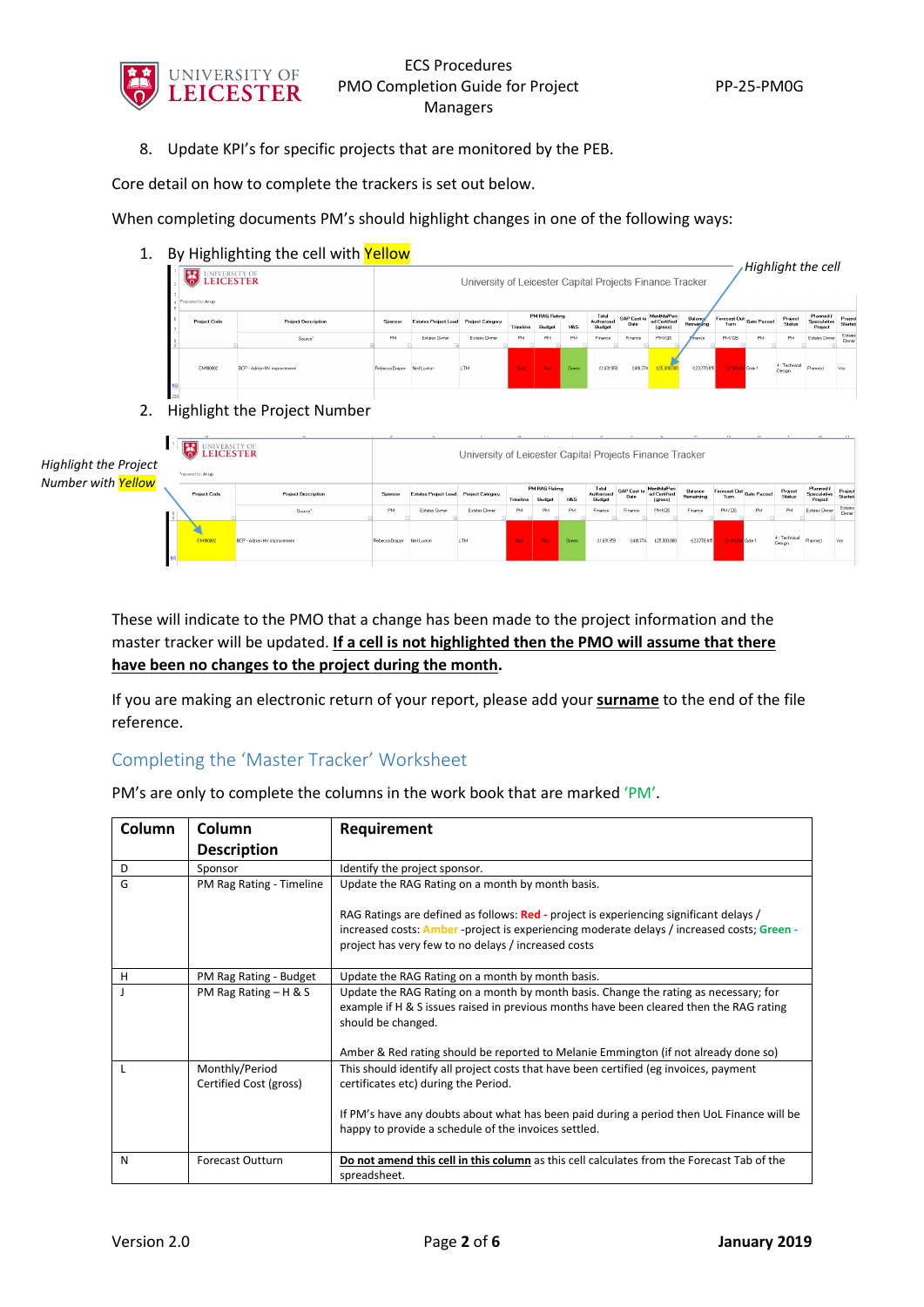

| Column | Column                                         | Requirement                                                                                                                                                                 |
|--------|------------------------------------------------|-----------------------------------------------------------------------------------------------------------------------------------------------------------------------------|
|        | <b>Description</b>                             |                                                                                                                                                                             |
| O      | Gate Passed                                    | This is the last approval Gate based on the UoL PMO approval process.                                                                                                       |
| P      | <b>Project Status</b>                          | This identifies the RIBA Stage that the project is currently within.                                                                                                        |
| S      | Gate 0 Approval                                | Add in the date that the project received Gate 0 Approval.                                                                                                                  |
| U      | <b>Funding Source</b>                          | Indicate the source of funds for the Project. This could be Capital; LTM; Compliance etc                                                                                    |
| V      | RIBA Stage 1 Report -<br>Planned               | The date agreed at Gate 0 for the delivery of the RIBA Stage 1 Report.                                                                                                      |
|        |                                                | This date should not be changed unless the project is re-baselined and this is agreed by<br>PEB                                                                             |
| W      | RIBA Stage 1 Report-                           | During the Gate 1 process this is an update to the delivery date if it changes. Once the RIBA                                                                               |
|        | <b>Forecast Actual</b>                         | Report is submitted; this is the date of report completion.                                                                                                                 |
| х      | Gate 1 Approval                                | This is the date that Gate 1 is approved.                                                                                                                                   |
| Υ      | Estimate at Gate 1                             | This is the total project budget including VAT approved at Gate 1                                                                                                           |
| Z      | RIBA Stage 2 Report -<br>Planned               | The date agreed at Gate 0 for the delivery of the RIBA Stage 2 Report                                                                                                       |
| AA     | RIBA Stage 2 Report -<br>Planned               | During the Gate 0 process this is an update to the delivery date if it changes. Once the RIBA<br>Report is submitted; this is the date of report completion.                |
| AB     | RIBA Stage 3 Report -<br>Planned               | The date agreed at Gate 1 for the delivery of the RIBA Stage 3 Report                                                                                                       |
|        |                                                | This date should not be changed unless the project is re-baselined and this is agreed by<br>PEB                                                                             |
| AC     | RIBA Stage 3 Report-<br>Forecast / Actual      | During the Gate 1 process this is an update to the delivery date if it changes. Once the RIBA<br>Report is submitted; this is the date of report completion.                |
| AD     | Planning Submission -<br>Planned               | The date agreed at Gate 1 for the submission of the Planning Application                                                                                                    |
|        |                                                | This date should not be changed unless the project is re-baselined and this is agreed by<br>PEB                                                                             |
| AE     | Planning Submission-<br>Forecast / Actual      | During the Gate 1 process; the forecast date is an update of when the application is<br>planned to be submitted. Actual is the date on which the Application was submitted. |
| AF     | Planning Approval -                            | The date agreed at Gate 1 for the receipt of Planning Approval                                                                                                              |
|        | Planned                                        | This date should not be changed unless the project is re-baselined and this is agreed by                                                                                    |
| AG     | Planning Approval-                             | PEB<br>During the Gate 1 process; the forecast date is an update of when the approval is expected.                                                                          |
|        | Forecast / Actual                              | Actual is the date on which the Approval was received.                                                                                                                      |
| AН     | RIBA Stage 4 Report -<br>Planned               | The date agreed at Gate 1 for the delivery of the RIBA Stage 4 Report.                                                                                                      |
|        |                                                | This date should not be changed unless the project is re-baselined and this is agreed by<br>PEB                                                                             |
| AI     | RIBA Stage 4 Report-<br><b>Forecast Actual</b> | During the Gate 1 process this is an update to the delivery date if it changes. Once the RIBA<br>Report is submitted; this is the date of report completion.                |
| AJ     | Tender Date - Planned<br>Start                 | The date agreed at Gate 1 for the Tender Design Date.                                                                                                                       |
|        |                                                | This date should not be changed unless the project is re-baselined and this is agreed by                                                                                    |
|        |                                                | PEB                                                                                                                                                                         |
| АK     | Tender Date - Planned<br>End                   | The date agreed at Gate 1 for the Tender Design Completion Date.                                                                                                            |
|        |                                                | This date should not be changed unless the project is re-baselined and this is agreed by<br>PEB                                                                             |
| AL     | Tender Date - Forecast<br>End                  | During the Gate 2 Process the update to the Tender Design Completion Date.                                                                                                  |
| AM     | Project Pre Tender<br>Estimate                 | Update the Project pre Tender Estimate - this is the total project cost.                                                                                                    |
| AN     | Tender Issue                                   | Include the date of the tender issue – update as this changes. Once issued include the date<br>of issue.                                                                    |
| AO     | <b>Tender Return</b>                           | Include the date of the tender return - update as this changes. Once received include the<br>date of receipt.                                                               |
| АP     | Analysis Complete                              | Include the date when the tender analysis will be complete - update as this changes. Once<br>complete include the date of completion.                                       |
| AQ     | <b>GMP Date</b>                                | Identify the date when the contract sum will be agreed. Update as this changes and include<br>the date once this is agreed.                                                 |
| AR     | Gate 2 Approval                                | Include the target date before this agreed - once agreed include the actual date.                                                                                           |
| AS     | <b>Signed Contract</b>                         | Include the target date until the contract is actually signed and then include the actual<br>signature date.                                                                |
| AU     | <b>UoL Enabling Works</b><br>Start             | If enabling works are required include the target date until a date is finalised. If enabling<br>works are not required type N/A                                            |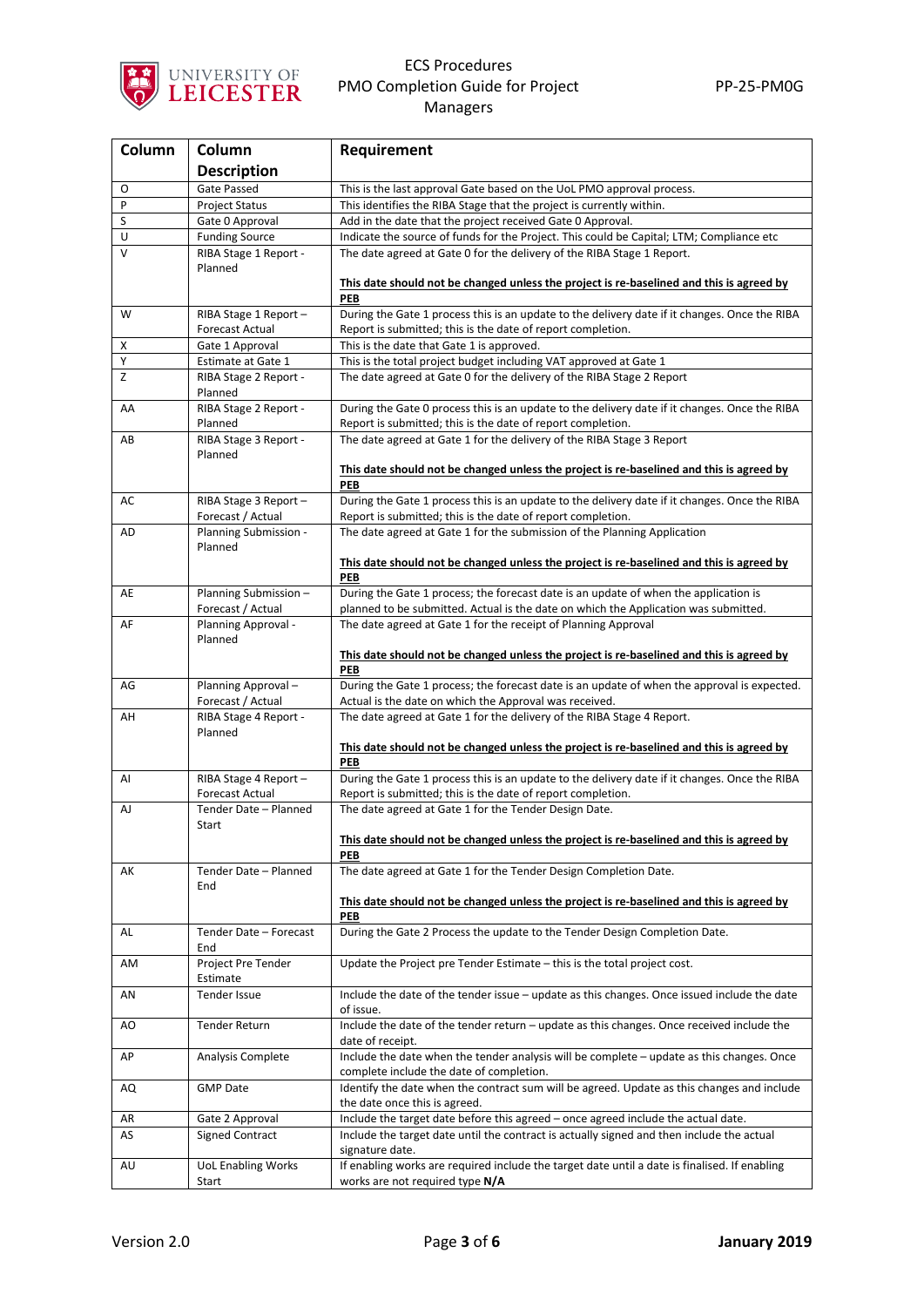

| Column    | Column                                 | Requirement                                                                                                                                                                      |
|-----------|----------------------------------------|----------------------------------------------------------------------------------------------------------------------------------------------------------------------------------|
|           | <b>Description</b>                     |                                                                                                                                                                                  |
| AV        | <b>UoL Enabling Works</b>              | If enabling works are required include the target date until a date is finalised. If enabling                                                                                    |
|           | Complete                               | works are not required type N/A                                                                                                                                                  |
| AW        | Start on Site                          | Include the target date. Once commenced on site include the actual date.                                                                                                         |
| AX        | PC - Planned                           | Date of PC agreed at Gate 2 Approval.                                                                                                                                            |
|           |                                        | This date should not be changed unless the project is re-baselined and this is agreed by<br><b>PEB</b>                                                                           |
| AY        | PC Forecast / Actual                   | Update with the forecast date of PC as the project progresses and then once complete<br>include the actual date.                                                                 |
| <b>AZ</b> | UoL Fit Out - Start                    | Include the forecast date until the works have commenced and then include the actual<br>date. If no University fit out is required type N/A                                      |
| <b>BA</b> | UoL Fit Out - Completion               | Include the forecast date until the works have commenced and then include the actual<br>date. If no University it out is required type N/A                                       |
| <b>BB</b> | Occupation Date -<br>Anticipated       | This is the date that the users will actually be able to start using the space. Include the date<br>agreed at Gate 2.                                                            |
|           |                                        | This date should not be changed unless the project is re-baselined and this is agreed by<br><b>PEB</b>                                                                           |
| BC        | <b>Occupation Date - Actual</b>        | Include a forecast until a date is finalised and then use the actual date.                                                                                                       |
| <b>BD</b> | <b>Change Orders affecting</b>         | This is to record change orders that affect the contract sum either an omission, or addition.                                                                                    |
|           | Contract Sum - Agreed                  | This cell is to record the value of Change orders that have been agreed with the supplier.                                                                                       |
| <b>BE</b> | Change Orders affecting                | This is to record the value of change orders that have been issued and are in the process of                                                                                     |
|           | Contract Sum -<br>Anticipated          | being considered by the parties.                                                                                                                                                 |
| <b>BF</b> | Financial Claims - Agreed              | This is to record the cost of any agreed financial claims that are not included in change<br>orders and include loss & expense etc. LAD's could be recorded as a negative figure |
| <b>BG</b> | <b>Financial Claims -</b>              | This is to record the cost of any pending financial claims where a claim has been made, but                                                                                      |
|           | Pending                                | is yet to be finalised. It is only to be included if there is likelihood that it will be agreed.                                                                                 |
| <b>BH</b> | Cert. of Making Good<br><b>Defects</b> | This is the anticipated date of the issue of the certificate until it is finally issued.                                                                                         |
| <b>BI</b> | <b>Final Account Agreed</b><br>(Date). | This is the anticipated date until such time as the account is finally agreed.                                                                                                   |
| <b>BJ</b> | Comments                               | Comments concerning the report are to be included here.                                                                                                                          |

# Completing the 'Forecast' Worksheet

PM's are only to complete the columns in the work book that are marked 'PM'.

| Column    | <b>Description</b>                                                   | Requirement                                                                                                                                                                                                                                                                                                                                                                                                                                                   |
|-----------|----------------------------------------------------------------------|---------------------------------------------------------------------------------------------------------------------------------------------------------------------------------------------------------------------------------------------------------------------------------------------------------------------------------------------------------------------------------------------------------------------------------------------------------------|
|           | Certified to Date (Gross)                                            | Do not amend this cell in this column<br>This cell automatically populates from the Master Tracker Spreadsheet; therefore should<br>not be amended.                                                                                                                                                                                                                                                                                                           |
| L         | <b>Forecast Outturn</b>                                              | Do not amend this cell in this column<br>This cell automatically populates from the Master Tracker Spreadsheet; therefore should<br>not be amended.                                                                                                                                                                                                                                                                                                           |
| N to Y    | Financial Year 2017/18 -<br>Forecast / Actual<br>(Approved Invoices) | Do not amend the cell in this columns 2017 / 18 should now be closed and therefore these<br>cells should not be updated.                                                                                                                                                                                                                                                                                                                                      |
| AB        | Year End Accruals 17/18                                              | Do not amend this cell in this column 2017 / 18 should now be closed and therefore these<br>cells should not be updated.                                                                                                                                                                                                                                                                                                                                      |
| AE to AP  | Financial Year 2018/19 -<br>Forecast / Actual<br>(Approved Invoices) | PM's should update the monthly cell to reflect the amounts that have been certified /<br>approved (Monthly Certified Cost) and then recast the cash flow going forward.                                                                                                                                                                                                                                                                                       |
|           |                                                                      | These cells should be updated to reflect the position at the end of the month. For example<br>for the December report which reflects the position up to end of November, the costs up to<br>end of November should be the Actual Approved Invoices by the PM (Not SAP), and then<br>the forecast going forward for the rest of the year. Cells prior to the reporting period<br>should not be amended as they reflect the amount certified during the period. |
| AT        | Year End Accruals 18/19                                              | This cell will be inputted towards the end of the financial year to reflect costs that are<br>accrued in 18/19 but are likely to be paid in 19/20.                                                                                                                                                                                                                                                                                                            |
| BI        | Invoices 19/20                                                       | From your project cash flow this is the likely cost to be invoiced from Aug 19 to Jul 20.                                                                                                                                                                                                                                                                                                                                                                     |
| <b>BJ</b> | Year End Accruals 19/20                                              | This cell will be inputted towards the end of the financial year to reflect costs that are<br>accrued in 19/20 but are likely to be paid in 20/21.                                                                                                                                                                                                                                                                                                            |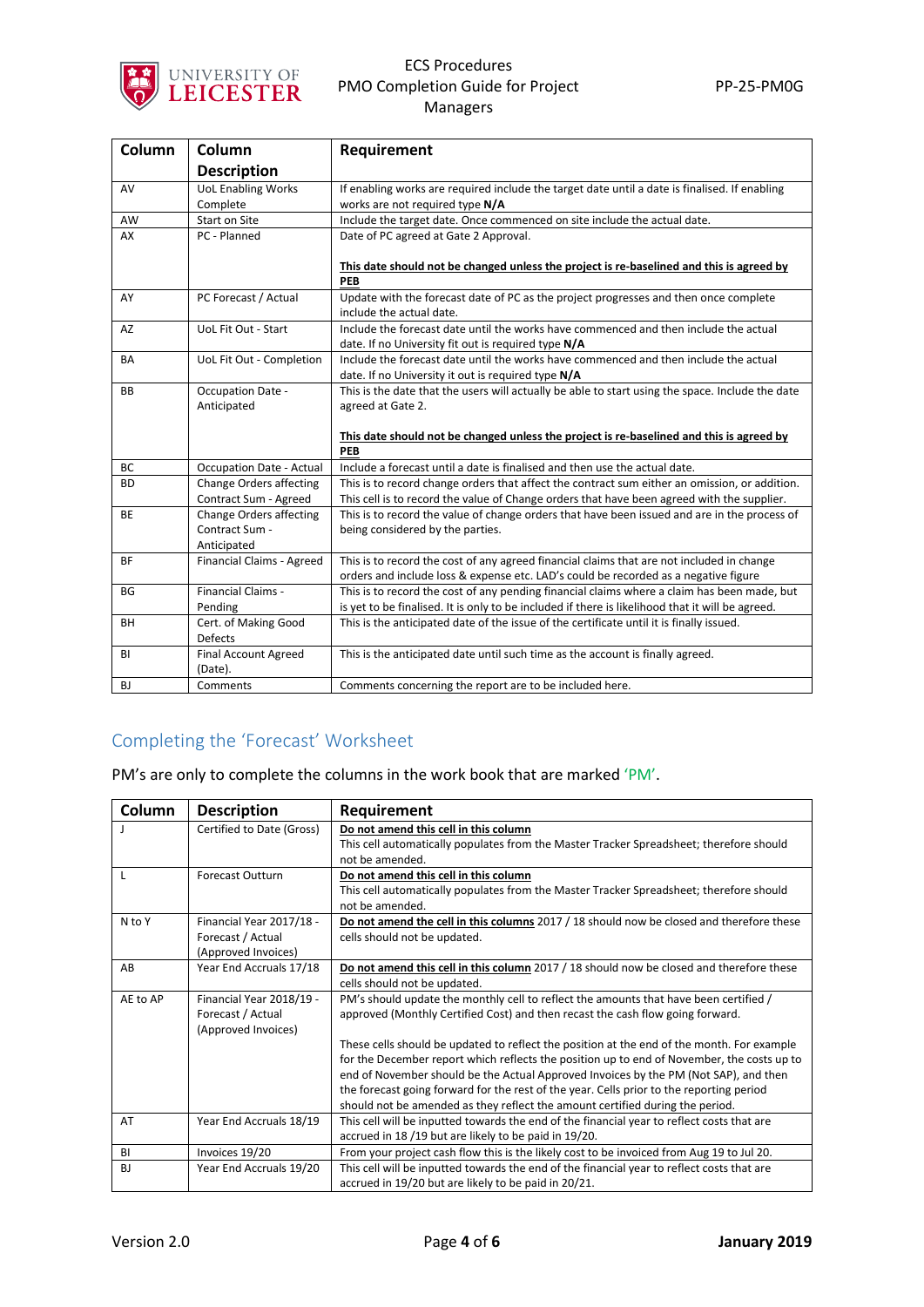

| Column    | <b>Description</b> | Requirement                                                                                 |
|-----------|--------------------|---------------------------------------------------------------------------------------------|
| <b>BL</b> | Invoices 20/21     | From your project cash flow this is the likely cost to be invoiced from Aug 20 to Jul 21.   |
| <b>BN</b> | Invoices 21/22     | From your project cash flow this is the likely cost to be invoiced from Aug 21 to Jul 22.   |
| <b>BP</b> | Future years       | From your project cash flow this is the likely cost to be invoiced beyond Jul 22.           |
| <b>BR</b> | Variance           | Check the Variance to assess if the project is over budget and if adjustment is required to |
|           |                    | the cash flow figures.                                                                      |

## Completing the 'KPI Tracker'

Only certain projects are currently monitored and the KPI Tracker will only be sent direct to Project Managers who should be completing the documentation.

Again it is key to highlight any changes to the text so that this can be clearly identified by the PMO. Please highlight the cell that has been changed in Yellow and if any text is added please change the added text to **RED. All as shown below on the screen shot from the KPI Spread Sheet.**

| 13. | Frepared by AHUF       |                                            |                           |                |                          |                        |  |                                |                                                                                                                                                                                                                                                                                                                                                                                                                                                                                                                                                                                                                                                                        |                                                                                                                                                            |                                                                            |                                                                                                                                                                                                                                                                                                                                                                    |                            |
|-----|------------------------|--------------------------------------------|---------------------------|----------------|--------------------------|------------------------|--|--------------------------------|------------------------------------------------------------------------------------------------------------------------------------------------------------------------------------------------------------------------------------------------------------------------------------------------------------------------------------------------------------------------------------------------------------------------------------------------------------------------------------------------------------------------------------------------------------------------------------------------------------------------------------------------------------------------|------------------------------------------------------------------------------------------------------------------------------------------------------------|----------------------------------------------------------------------------|--------------------------------------------------------------------------------------------------------------------------------------------------------------------------------------------------------------------------------------------------------------------------------------------------------------------------------------------------------------------|----------------------------|
|     |                        |                                            |                           |                |                          |                        |  |                                |                                                                                                                                                                                                                                                                                                                                                                                                                                                                                                                                                                                                                                                                        | <b>Capez Projects, Financial Year (2017/18)</b>                                                                                                            |                                                                            |                                                                                                                                                                                                                                                                                                                                                                    |                            |
|     | <b>Project</b><br>Code | Project                                    | Approved<br><b>Bedact</b> | Projected Out- | Site                     | Forecast<br>Completion |  | <b>Prg Fin Pln RiskH&amp;S</b> | Programme                                                                                                                                                                                                                                                                                                                                                                                                                                                                                                                                                                                                                                                              | <b>Finance</b>                                                                                                                                             | Planning                                                                   | <b>Risk</b>                                                                                                                                                                                                                                                                                                                                                        | <b>Health &amp; Safety</b> |
|     |                        | Brookfield<br>School of<br><b>Business</b> | £15,900,000               | £15,799,999    | 27 F+b 18 -<br>29 Mar 19 | 02 Sep 19              |  |                                | Teaching Centre and Cafe areas complete. Cafe opens 14th<br>January, Main contractor (HBC) has advised of a completion<br>date of 2nd August, Phased handover for fit-out now being<br>planned. Extension of timeldelays in relation to oncoing<br>asbestos finds, bats, late design instruction/changes and<br>scaffold licence with neighbours currently being reviewed<br>against critical path. Commercial discussion ongoing with HBC<br>regarding disputed works (window repairs and kitchen).<br>installation - key items), HBC to advise on commercial impact<br>of window repairs. Heron House due to handover fith January<br>and staff move in 28th January | Henry Boots appointed for contract value of £8.6m ex VAT.<br>Current budget estimates fall within contract value inclusive of various<br>works instructed. | Minor planning amendments submitted to plant<br>room and bike store areas. | Main current risk - associated to PGTC handover dates Nothing to report during the<br>and all areas being complete by 24th September. Henry period<br>Boots have advised that all areas will be complete<br>however concerns are ongoing with oalerstudent area.<br>Contingency plans have been put in place by timetabling<br>should these dates not be achieved. |                            |
|     |                        |                                            |                           |                |                          |                        |  |                                | Enabling Vorks - Approved, SDS 12.11.18                                                                                                                                                                                                                                                                                                                                                                                                                                                                                                                                                                                                                                | The proposed construction partner and re-formed consortium are                                                                                             | UoL has secured rights to the scheme designs                               | Securing the licence allows the University to get planning Nothing to report                                                                                                                                                                                                                                                                                       |                            |

| Column                             | Requirement                                                                                                                                                                                                                                                                                              |
|------------------------------------|----------------------------------------------------------------------------------------------------------------------------------------------------------------------------------------------------------------------------------------------------------------------------------------------------------|
| <b>Description</b>                 |                                                                                                                                                                                                                                                                                                          |
| Project Code                       | Do not amend this cell in this column This information will be inputted by the PMO.                                                                                                                                                                                                                      |
| Project                            | Do not amend this cell in this column This information will be inputted by the PMO.                                                                                                                                                                                                                      |
| Approved Budget                    | Do not amend this cell in this column This information will be automatically inputted from other<br>worksheets.                                                                                                                                                                                          |
| Project Outturn                    | Do not amend this cell in this column This information will be automatically inputted from other<br>worksheets.                                                                                                                                                                                          |
| Start on Site                      | Do not amend this cell in this column This information will be automatically inputted from other<br>worksheets.                                                                                                                                                                                          |
| Complete on Site                   | Do not amend this cell in this column This information will be automatically inputted from other<br>worksheets.                                                                                                                                                                                          |
| <b>Forecast Completion</b><br>Date | Do not amend this cell in this column This information will be automatically inputted from other<br>worksheets.                                                                                                                                                                                          |
| Prg (programme)                    | These cells are to allow you to identify how the key elements of the project are trending with a simple<br>arrow / colour. Consider the arrows below.                                                                                                                                                    |
| Fin (Finance)                      | No Change in the Reporting Period<br>➡<br>Worsening (In Programme, Risk, Cost etc.) in the reporting period.<br>♠                                                                                                                                                                                        |
| Pln (Planning)                     | Improvement (In Programme, Risk, Cost etc.)<br>The arrows should be coloured to indicate their RAG rating as follows: -                                                                                                                                                                                  |
| Risk (Risk)                        | Green: Progressing / performing as expected.<br>Amber: Not performing as expected but is being managed.                                                                                                                                                                                                  |
| H & S (Health &<br>safety)         | Red: Not performing requires immediate attention                                                                                                                                                                                                                                                         |
| Programme                          | This cell enables an update to be given on the project. The cell should be updated to reflect the current<br>position and remove all redundant or changed information. If there has been a change in the reporting<br>period then an explanation of the change (even an improvement) should be provided. |
|                                    | As a minimum it is required to state 'No movement / change during the reporting period'.                                                                                                                                                                                                                 |
| Finance                            | This cell enables an update to be given on the project. The cell should be updated to reflect the current<br>position and remove all redundant or changed information. If there has been a change in the reporting<br>period then an explanation of the change (even an improvement) should be provided. |
|                                    | As a minimum it is required to state 'No movement / change during the reporting period'.                                                                                                                                                                                                                 |
| Planning                           | This cell enables an update to be given on the project. The cell should be updated to reflect the current<br>position and remove all redundant or changed information. If there has been a change in the reporting<br>period then an explanation of the change (even an improvement) should be provided. |
|                                    | As a minimum it is required to state 'No movement / change during the reporting period'.                                                                                                                                                                                                                 |